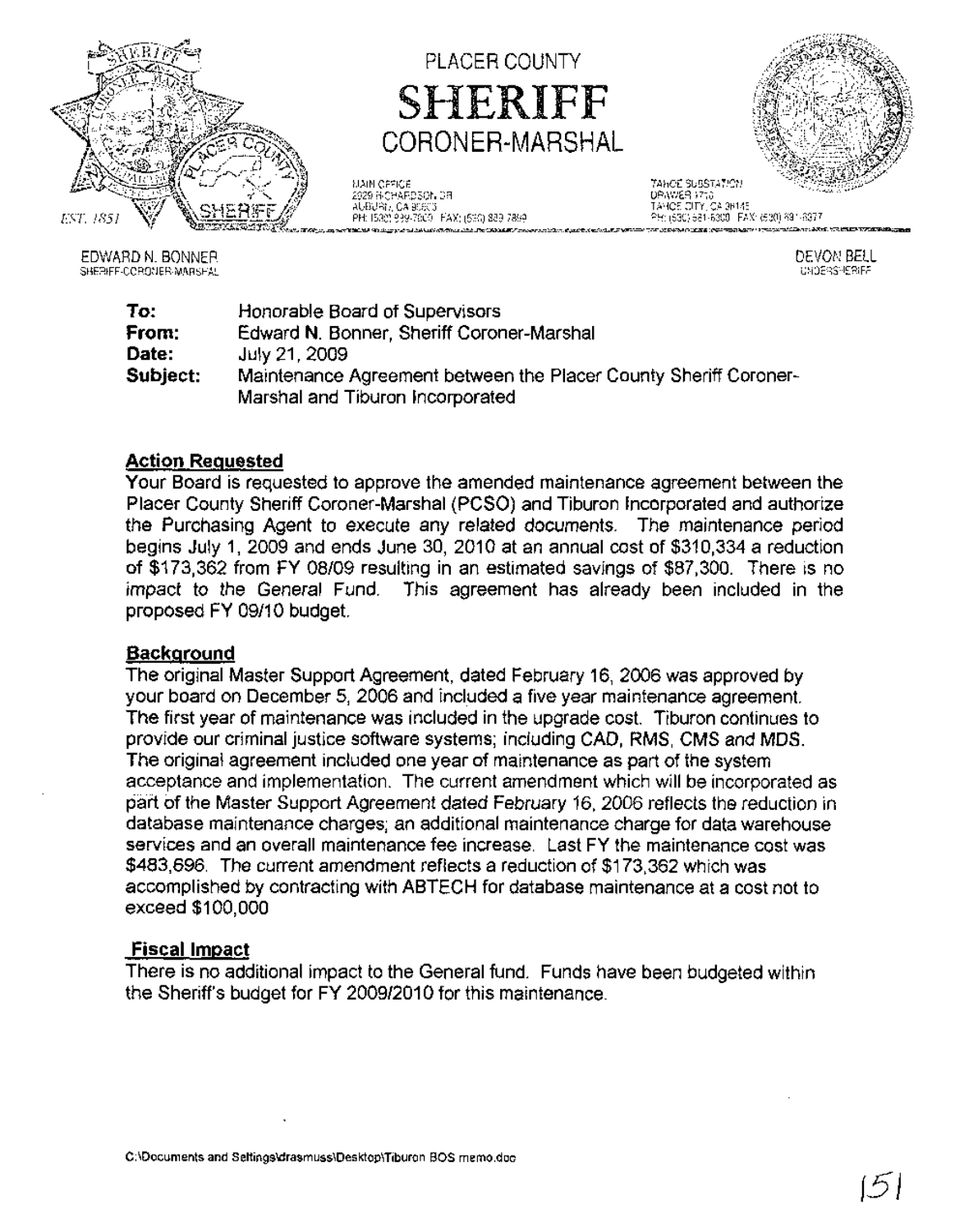# **AMENDMENT** TO THE **MASTER SUPPORT AGREEMENT**



This Amendment (the "Amendment") by and between Tiburon, Inc. with a principle place of business at 6200 Stoneridge Mall Road, Suite 400, Pleasanton, California 94588 (hereinafter "Tiburon") and Placer County (the "Client") is entered into on July 1,2009 (the "Effective Date").

WHEREAS, the parties have previously entered into a Master Support Agreement (the "Agreement") dated February 16,2006 for support and maintenance services.

WHEREAS, the parties desire to amend the services being provided under the Agreement as follows:

# **1) Removal** of Level 3 **nBA Support**

The parties hereby agree that DBA Services - Level 3, identified on Exhibit 2 of the Agreement is hereby removed and replaced with Tiburon's standard DBA Service - Level 1. Exhibit 2 to the Agreement, is hereby replaced with the attached "Exhibit  $2 -$ Covered Applications", which is hereby incorporated by this reference into this Amendment.

## **2) Time and Material Support**

The parties hereby mutually agree any database support services requested by the Client from Tiburon which are not already included with DBA Services - Level 1 support, shall be performed by Tiburon at the set time and material rate of Two Hundred Twenty-Five Dollars and Zero Cents per hour (\$225.00 per hour) (the "T and M Rate").

## **3) Other Terms and Conditions**

All other terms and conditions set forth in the Agreement shall remain unchanged and in full force and effect. "

## 4) **Signatures**

. Placer County:

Tiburon, Inc.:

Title:

Name: Title: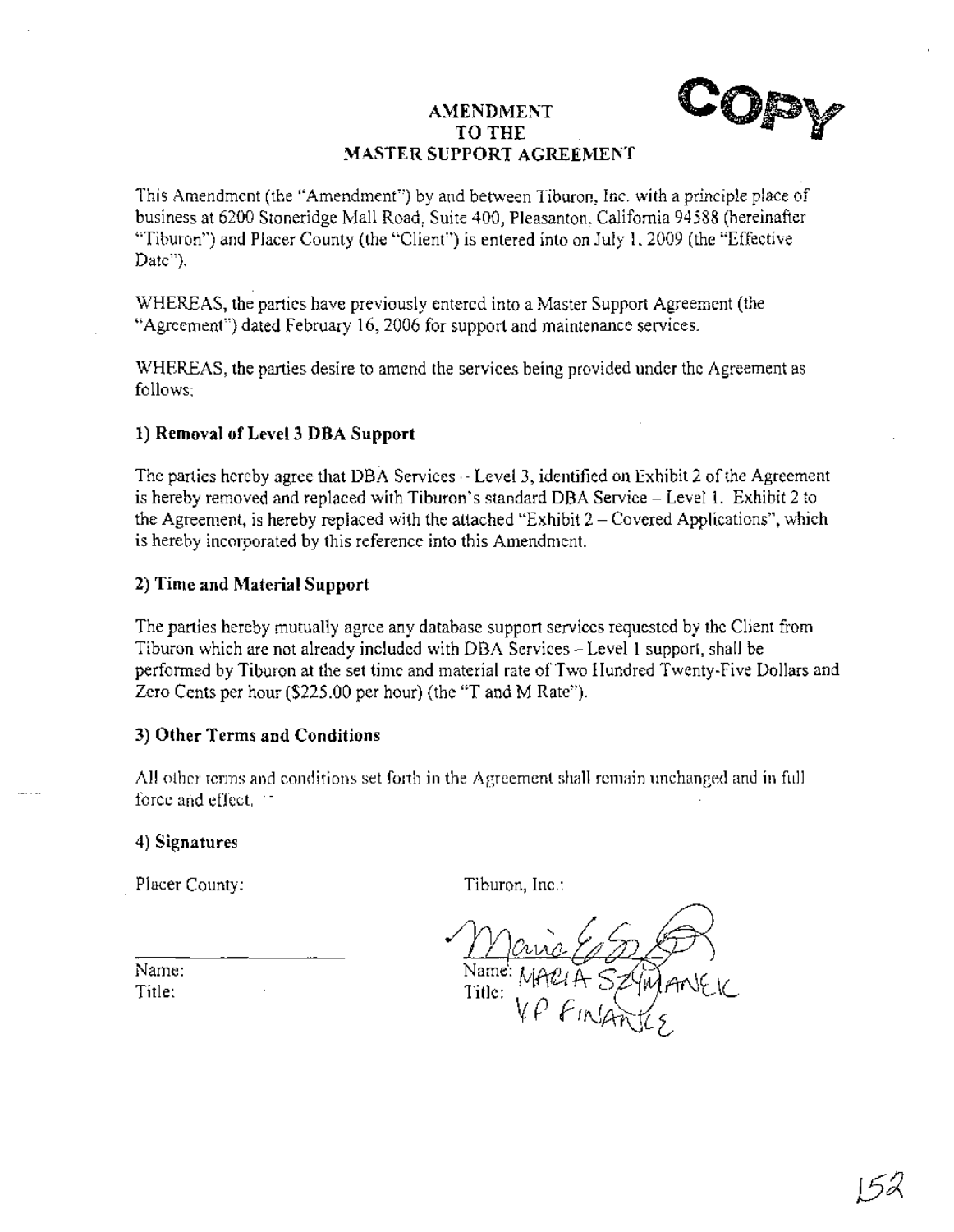#### EXHIBIT 2 To

## Master Support Agreement

#### COVERED APPLICATIONS

This Exhibit is attached to, incorporated into and forms part of the Master Support Agreement, dated February 16, 2006 between the Client and Tiburon (herein referred to as the "Agreement"). Capitalized terms used herein shall have the definitions set forth in the Agreement, unless otherwise defined herein. In the event of conflict between the terms and conditions set forth herein and those set forth in the Agreement, the terms and conditions set forth in the Agreement shall prevail.

Tiburon will provide the Basic Support described in Section 2.1 (Basic Support) of the Agreement for the software applications identified in the table below. The annual fee for such support shall be as set forth in the table below. Such support will commence upon the expiration of any applicable Warranty Period as set forth in the table below.

#### CLIENT # M1242-09

**CALCULUM** 

 $\overline{ }$ 

| <b>Covered</b><br><b>Application</b> | Hours<br>(24x7)<br>or 8x5) | Make, Model, Serial<br><b>Number of Authorized</b><br><u>Server</u>                                                                                                                                                                                                                                               | Maintenance Period |               |                  | Fee              |
|--------------------------------------|----------------------------|-------------------------------------------------------------------------------------------------------------------------------------------------------------------------------------------------------------------------------------------------------------------------------------------------------------------|--------------------|---------------|------------------|------------------|
|                                      |                            |                                                                                                                                                                                                                                                                                                                   | Period             | Start<br>Date | <b>Stop Date</b> |                  |
| CAD/Ti                               | 24x7                       | <b>CAD Database</b><br>Dell PowerEdge 2650<br>(4TPNB21)<br><b>SRF Thin</b><br>Dell PowerEdge 2600<br>(C3BNB21)<br><b>Tahoe Thin</b><br>Dell PowerEdge 2600<br>(FOMGB21)<br>Auburn Thin<br>Dell PowerEdge 2600<br>(HNKQB21)<br>Lincoln Thin<br>Dell PowerEdge 2600<br>(1KZ4H41)<br>Roscville Thin<br>Compaq server | 12 Mo.             | 7/1/09        | 6/30/10          | $-$ \$124,003.00 |
| CAD Mapping<br>(Maverick)            | 24x7                       | See SRF Thin                                                                                                                                                                                                                                                                                                      | 12 Mo.             | 7/1/09        | 6/30/10          | \$14,694.00      |
| PRMS/2000 <sup>1</sup>               | 24x7                       | Application Server (TibApp):<br>Hewlett-Packard HP9000<br>rp7400<br>(USR4305CXT)<br>Oracle Database Server<br>(TibDB):<br>Hewlett-Packard HP9000<br>rp5470<br>(USR4305CXS)<br>&.<br>Roseville RMS: [DRP RMS]<br>Hewlett-Packard HP9000<br>rp7400                                                                  | 12 Mo.             | 7/1/09        | 6/30/10          | \$77,793.00      |

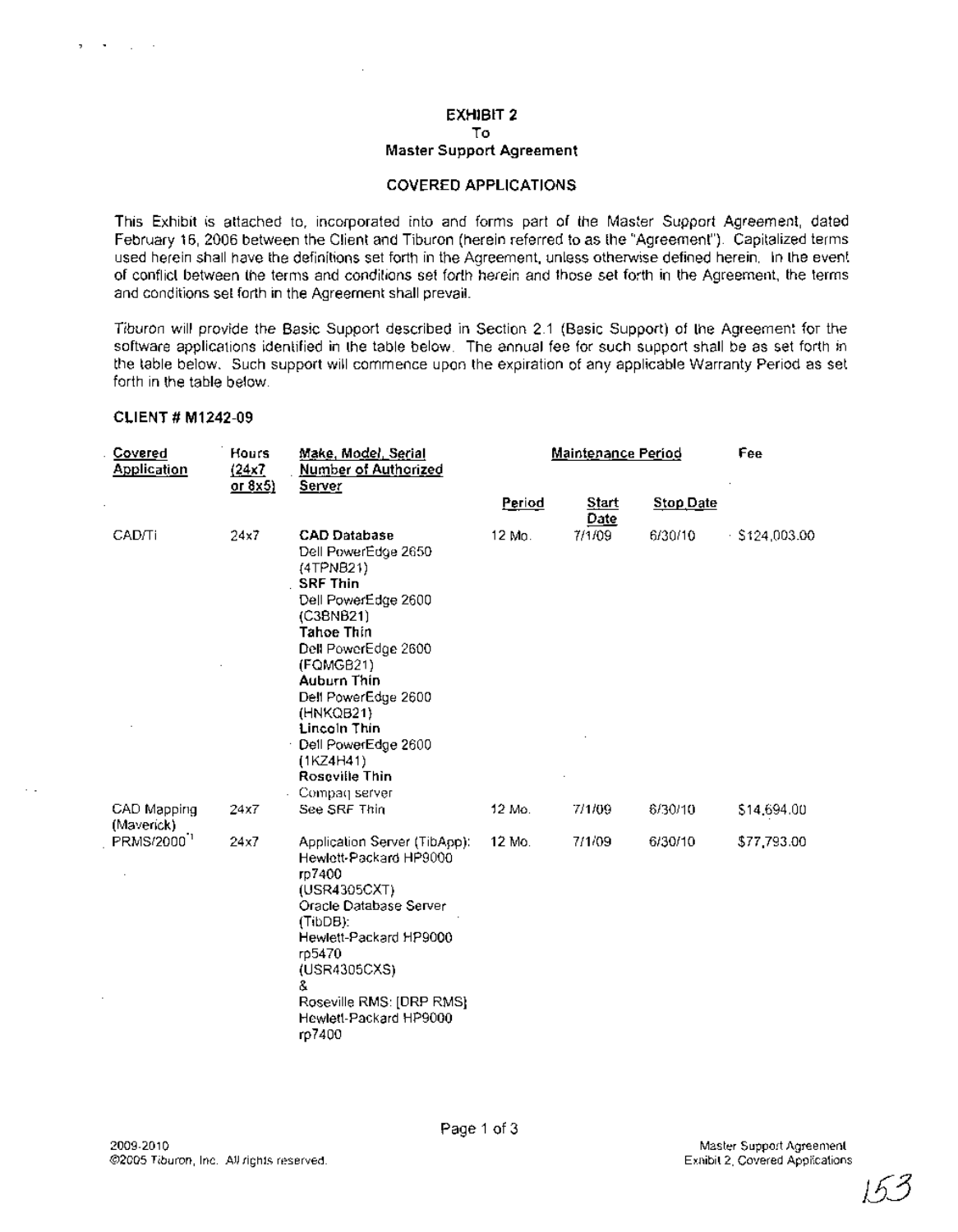| Covered<br><b>Application</b>                  | Hours<br><u>(24x7</u><br>or 8x5) | <u> Make, Model, Serial</u><br>Number of Authorized<br>Server                                                                                                               | <b>Maintenance Period</b> |          |         | Fee          |
|------------------------------------------------|----------------------------------|-----------------------------------------------------------------------------------------------------------------------------------------------------------------------------|---------------------------|----------|---------|--------------|
| CMS/2000 <sup>-2</sup>                         | 24x7.                            | Application Server (TibApp):<br>Hewlett-Packard HP9000<br>rp7400<br>(USR4305CXT)<br>Oracle Database Server<br>(TibDB):<br>Hewlett-Packard HP9000<br>rp5470<br>(USR4305CXS). | 12 Mo.                    | 7/1/09   | 6/30/10 | \$40,275.00  |
| WebQuery                                       | 24x7                             | Dell PowerEdge 2650<br>(7N1NB21)                                                                                                                                            | 12 Mo.                    | 7/1/09   | 6/30/10 | \$4,851.00   |
| Integrated Messar 24x7<br>Switch <sup>14</sup> |                                  | See SRF Thin                                                                                                                                                                | 12 Mo.                    | 7/1/09   | 6/30/10 | \$6,505.00   |
| MDS                                            | 24x7                             | see CAD/Ti                                                                                                                                                                  | 12 Mo.                    | 7/1/09   | 6/30/10 | \$13,561.00  |
| Common<br>Interfaces <sup>*5</sup>             | 24x7                             | See SRF Thin                                                                                                                                                                | 12 Mo.                    | 7/1/09   | 6/30/10 | \$25,234.00  |
| <b>GCT</b>                                     | $-24x7$                          | see CAD/Ti                                                                                                                                                                  | 12 Mo.                    | . 7/1/09 | 6/30/10 | \$882.00     |
| Dala Warehouse                                 | 24x7                             | Dell PowerEdge 2650<br>(98B N351)                                                                                                                                           | 12 Mp.                    | 7/1/09   | 6/30/10 | \$2,536.00   |
| <b>DBA Services</b><br>Level 1                 |                                  |                                                                                                                                                                             |                           |          |         | Included     |
|                                                |                                  |                                                                                                                                                                             |                           |          | Total   | \$310,334.00 |

 $\mathbf{r}^{\mathbf{q}}$ This includes the nucleus and the following optional modules; Bicycle, Case Management, Crime Analysis, Crime Watch, Criminal Records, False Alarms System, Fleet Maintenance, Gang System, Inventory, Juvenile Records, Licenses and Permits, Officer Activity, Personnel, Special Intelligence, Traffic Management, UCR and Warrants,

 $\bullet Z$ This includes the necteus and the following optional modules: Classifications, Commissary, Court Tracking, Incident/Disciplinary Reporting, Inmate Money Accounting, Inmate Programs, Inmate Property Management, Medical Processing, Visitor Control and Change proposal 005.

 $\star^3$ This includes change proposal 003.

 $\sim$ 

 $\cdot$ 

 $\mathbf{a}^{\mathrm{d}}$ This includes: RNC Interface, TCP/IP to State of CA, State/NC(C reformatter.

 $+5$ This includes: (1) E911 Interface - Positron, (1) Secondary E911 Interface (CML), (1) Master Time Interface (Sprectroam), (1) MDS/MDT CAD Functional Subsystem, (1) Fire Alerting Interface (Zetron 626), (20) Number of Rip and Run Fire Station Printers, (1) TDD/TYY Interface Support (Zetron 3030), (1) Video Mugshot Interface (TFP), (1) Fingerprint Interface - Identix (10-Print), (1) Aether Packet Cluster and (1) Sacramento County Interface and change proposal 016.

 $\sim$ 



 $\cdots$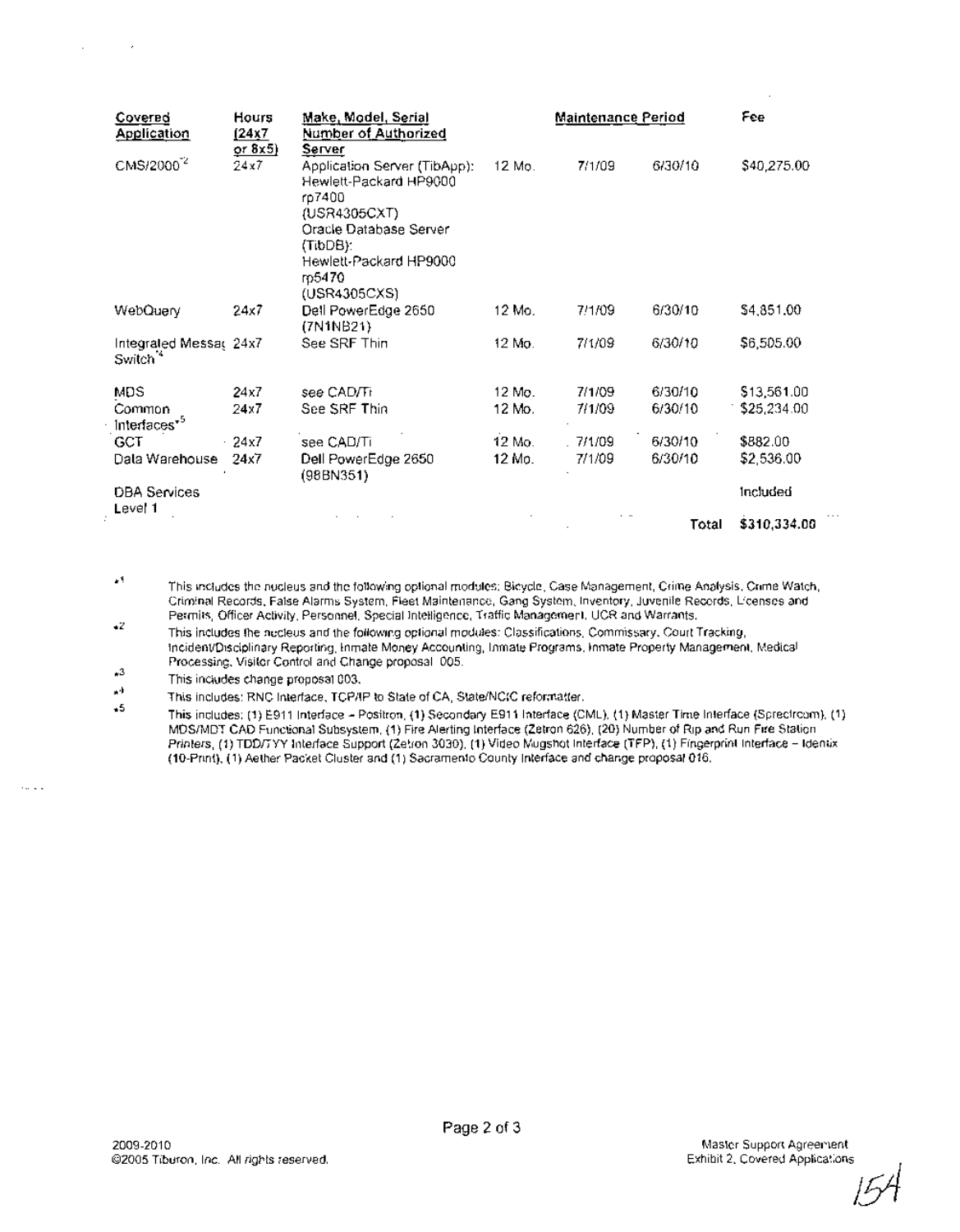#### Authorized Sites

# **Location**

 $\ddot{\phantom{a}}$ 

 $\omega = 1$ 

 $---$ 

Placer County Admin Services, IT Division Data Center 2986Richardson Drive . Auburn, CA 95603

Tahoe 2501 North Lake Blvd Tahoe City, CA 96145

Roseville PD 1051 Junction Blvd Roseville CA 95678

. Auburn 1215 Lincoln Way Auburn, CA 95603 Equipment

CAD Database, SRF Thin, RMS (TibApp), CMS (TibDB), WebQuery, CARS Servers

Thin Server

RMS DRP Servers Roseville Thin Server

Thin Server



 $\cdot$